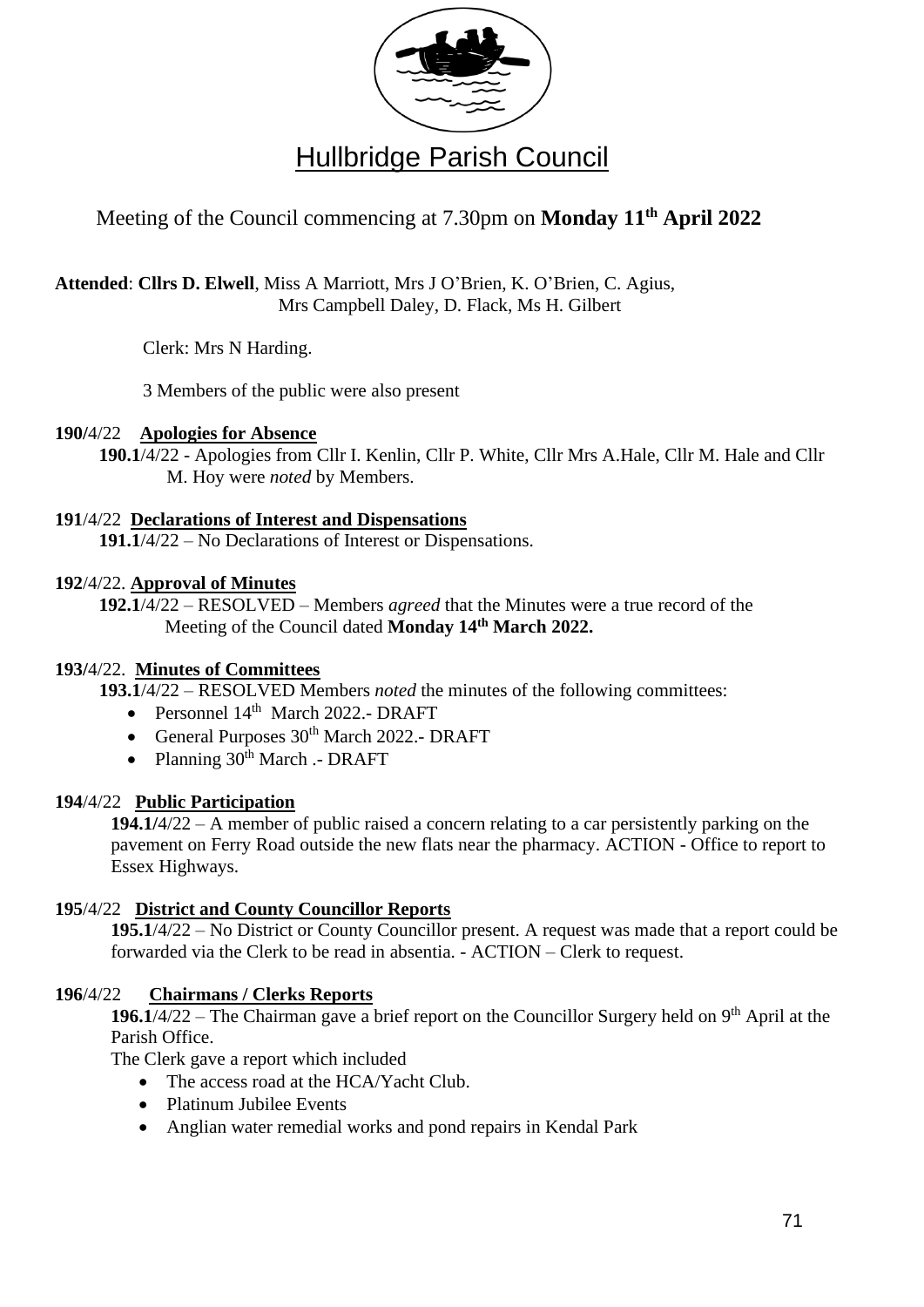| Hullbridge Parish Council<br><b>Financial Breakdown</b> |                    |                   |                                                        | April 2022 Meeting         |                  |                 |
|---------------------------------------------------------|--------------------|-------------------|--------------------------------------------------------|----------------------------|------------------|-----------------|
|                                                         |                    |                   |                                                        |                            |                  |                 |
| Date                                                    | Int Ref            | Invoice no.       | Payee                                                  | Cheque No.                 | Amount           | <b>VAT</b>      |
| 11.04.2022                                              | 22/4/1             |                   | <b>Regular Payments</b><br>Gas - Direct Debit (5% VAT) | <b>DIRECT DEBIT</b>        | 31.00            | 1.48            |
| 11.04.2022                                              | 22/4/2             |                   | <b>Electric - Direct Debit (5% VAT)</b>                | <b>DIRECT DEBIT</b>        | 45.00            | 2.25            |
|                                                         |                    |                   | <b>British Gas (Elec) - Direct Debit</b>               |                            |                  |                 |
| 11.04.2022                                              | 22/4/3             | 961822013         | (5% VAT) - Toilets Pools Lane                          | <b>DIRECT DEBIT</b>        | 25.80            | 1.22            |
| 11.04.2022                                              | 22/4/4             | TT0628777880      | <b>Talk Talk Direct Debit</b>                          | <b>DIRECT DEBIT</b>        | 45.37            | 7.56            |
|                                                         |                    |                   | Lloyds Company credit card:                            |                            |                  |                 |
|                                                         |                    |                   | <b>Monthly fee £3</b><br>Microsoft £11.28 (VAT £1.88)  | <b>DIRECT DEBIT</b>        | 46.28            | 7.21            |
|                                                         | 22/4/5             |                   | LS Engineers £32.00 (VAT £5.33)                        |                            |                  |                 |
| 11.04.2022                                              |                    |                   | Hullbridge Senior Citizens welfare                     |                            |                  |                 |
| 11.04.2022                                              | 22/4/6             |                   | council hall hire                                      | <b>BACS</b>                | 35.00            | 0.00            |
| 11.04.2022                                              | 22/4/7             | Apr-22<br>P311656 | <b>TLM Management</b>                                  | <b>DIRECT DEBIT</b>        | 99.24            | 16.54           |
| 11.04.2022                                              | 22/4/8             | 4282669           | BE (BP)                                                | <b>DIRECT DEBIT</b>        | 92.99            | 15.50           |
| 11.04.2022                                              | 22/4/9             | 4301372           | BE (BP)                                                | <b>DIRECT DEBIT</b>        | 2.40             | 0.40            |
| 11.04.2022                                              | 22/4/10            | SIN00481874       | <b>PGR Timber</b>                                      | <b>BACS</b>                | 24.76            | 4.13            |
| 11.04.2022                                              | 22/4/11            | SIN00487667       | <b>PGR Timber</b>                                      | <b>BACS</b>                | 63.95            | 10.66           |
|                                                         | 22/4/12            | <b>INV287659</b>  | <b>Broxap</b>                                          | <b>BACS</b>                | 824.40           | 137.40          |
| 11.04.2022                                              | 22/4/13            | 14509             | <b>Vision ICT</b>                                      | <b>BACS</b>                | 78.00            | 13.00           |
| 11.04.2022                                              | 22/4/14            | KPS230658         | <b>KCS</b>                                             | <b>DIRECT DEBIT</b>        | 183.34           | 30.56           |
| 11.04.2022                                              | 22/4/15            | 6573              | Verdant Solutions - pond liner                         | <b>BACS</b>                | 6,041.52         | 1,006.92        |
| 11.04.2022                                              | 22/4/16            | 10250471          | Anglian Water/Wave (Office)                            | <b>BACS</b>                | 27.32            | 0.00            |
|                                                         |                    |                   | SWCAA - Allotment insurance no.                        |                            |                  |                 |
| 11.04.2022                                              | 22/4/17            | Plot 97a          | 97a                                                    | <b>BACS</b>                | 7.00             | 0.00            |
| 11.04.2022                                              | 22/4/18<br>22/4/19 | Apr-22            | Claim Form - N. Harding                                | <b>BACS</b>                | 4.40             | 0.00            |
| 11.04.2022<br>11.04.2022                                | 22/4/20            | 2104<br>36065     | <b>TBS Hygiene Ltd</b><br>A&J Lighting Solutions       | <b>BACS</b><br><b>BACS</b> | 156.00<br>807.00 | 26.00<br>134.50 |
| 11.04.2022                                              | 22/4/21            | 15364             | EALC Affiliation Fees 2022/23                          | <b>BACS</b>                | 1031.03          | $\mathbf 0$     |
| 11.04.2022                                              | 22/4/22            | Apr-22            | <b>Bank Charges</b>                                    | <b>DIRECT DEBIT</b>        | 2.40             | 0.00            |
| 11.04.2022                                              | 22/4/23            | <b>SS0335</b>     | S type security                                        | <b>BACS</b>                | 665.00           | 0.00            |
|                                                         |                    |                   | N Power Street lighting January                        |                            |                  |                 |
| 11.04.2022                                              | 22/4/24            | IN036162160       | 2022                                                   | <b>BACS</b>                | 1,167.58         | 194.60          |
|                                                         |                    |                   | N Power Street lighting February                       |                            |                  |                 |
| 11.04.2022                                              | 22/4/25            | IN03162239        | 2022                                                   | <b>BACS</b>                | 1,005.14         | 167.52          |
|                                                         |                    |                   | N Power Street lighting March                          |                            |                  |                 |
| 11.04.2022                                              | 22/4/26            | IN03159023        | 2022                                                   | <b>BACS</b>                | 1,056.25         | 176.04          |
|                                                         |                    |                   | Lamps & Tubes - strerss testing                        |                            |                  |                 |
|                                                         | 22/4/27            | <b>INV-70606</b>  | Car park                                               | <b>BACS</b>                | 510.00           | 85.00           |
| 11.04.2022<br>11.04.2022                                | 22/4/28            |                   | Personnel                                              | <b>BACS</b>                | 10595.12         | $\mathbf 0$     |
|                                                         | 22/4/29            |                   | Imprest Account<br>Palmer Tree & Contracting           | <b>BACS</b>                | 18.06            | 2.28            |
| 11.04.2022                                              | 22/4/30            | 504               | services                                               | <b>BACS</b>                | 750.00           | 0.00            |
|                                                         |                    |                   | Lamps and Tubes                                        |                            |                  |                 |
| 11.04.2022                                              | 22/4/31            | 70626             |                                                        | <b>BACS</b>                | 353.66           | 58.94           |
|                                                         |                    |                   | <b>TOTAL</b>                                           |                            | 25,795.01        | 2,099.71        |
|                                                         |                    |                   | Receipts                                               |                            |                  |                 |
| 11.04.2022                                              |                    | 22/4/32 INV-70606 | Rochford District Council - Precept                    |                            | 98,979.00        | 0.00            |
| 11.04.2022                                              | $22/4/33$ n/a      |                   | Allotment rent & Insurance                             |                            | 15.50            | 0.00            |
|                                                         |                    |                   |                                                        |                            |                  |                 |
|                                                         |                    |                   |                                                        |                            |                  |                 |
|                                                         |                    |                   |                                                        |                            |                  |                 |
|                                                         |                    |                   |                                                        |                            |                  |                 |
|                                                         |                    |                   |                                                        |                            | 98,994.50        | 0.00            |
| Signed                                                  |                    |                   | Councillor                                             |                            |                  |                 |
|                                                         |                    |                   |                                                        |                            |                  |                 |
|                                                         |                    |                   | Clerk / RFO                                            |                            |                  |                 |
|                                                         |                    |                   |                                                        |                            |                  |                 |
|                                                         |                    |                   |                                                        |                            |                  |                 |
|                                                         |                    |                   |                                                        |                            |                  |                 |
|                                                         |                    |                   |                                                        |                            |                  |                 |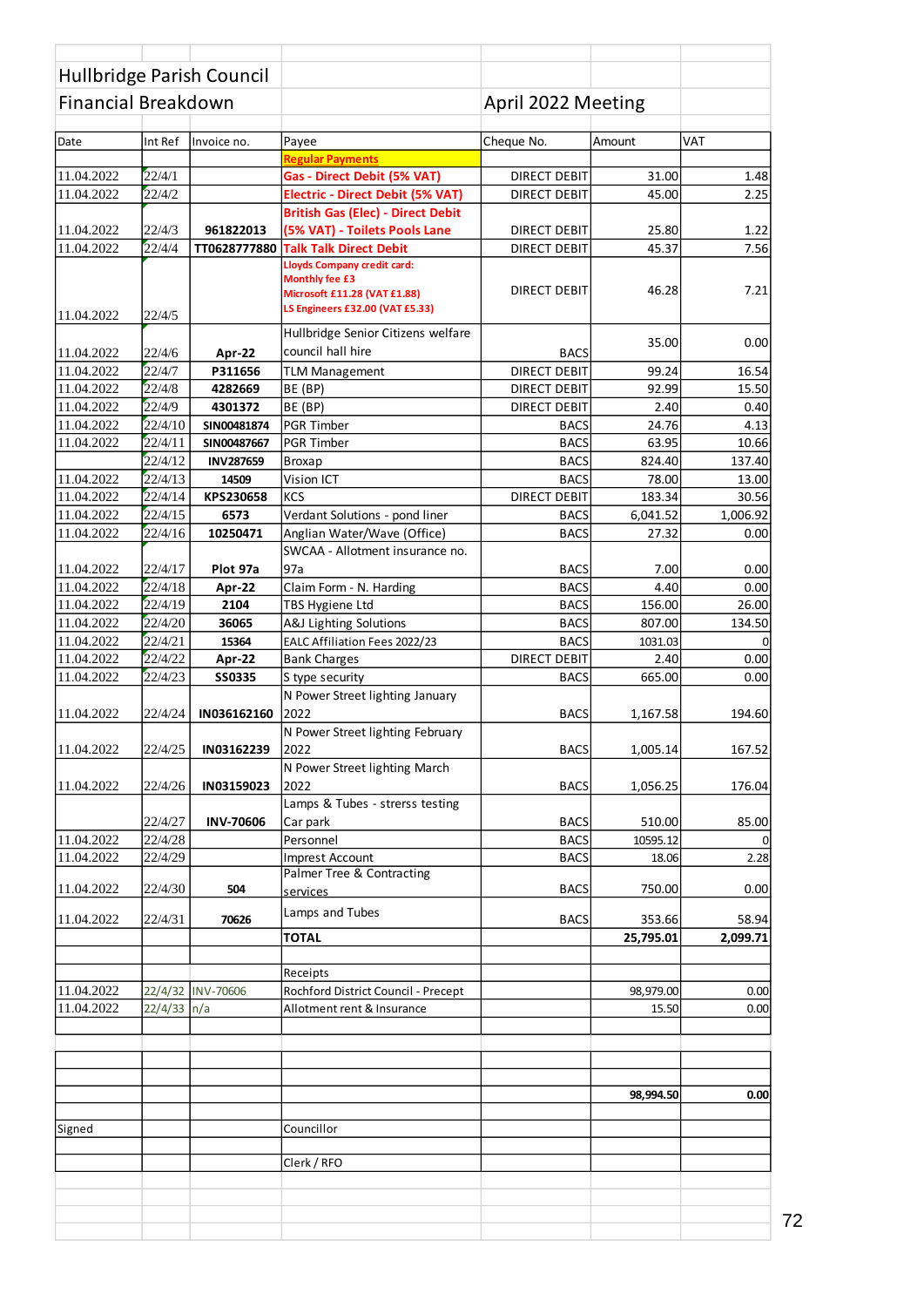# **197/**4/22**. Finance**

- **197.1**/4/22 RESOLVED Members *viewed* and *agreed* the payments to be made in April and *agreed* the bank statement, bank reconciliation, trial balance for March.
- **197.2**/4/22 RESOLVED Members *received* the Quarterly Financial Breakdown and *noted* this will be *reviewed* at the next Finance Committee Meeting.
- **197.3**/4/22 RESOLVED Members *voted* and a MOTION was passed for the Finance Committee to *review* the Allotment Income and Expenditure. - ACTION Office to provide information.
- **197.4**/4/22 RESOLVED Members *noted* Section 137 expenditure for 2022/3.
- **197.5**/4/22 RESOLVED Members *noted* the date for the financial year end closedown.
- **197.6**/4/22 RESOLVED Members *noted* the NALC pay scale review and lieu time payments for office staff.
- **197.7**/4/22 RESOLVED Members *noted* the addition to the Unity banking mandate.
- **197.8**/4/22 RESOLVED Members *noted* the end of the 3 year Parish Insurance agreement and new quotes being sought.
- **197.9**/4/22 RESOLVED Members *agreed* to appoint Earlsmere ltd to carry out HAVS training.- ACTION- Clerk to arrange.
- **197.10/**4/22 RESOLVED Members were *advised* of the yearly cost for cleaning the Recreation Ground Toilets.

#### **198/4**/22 **Risk Assesments, Policies, Procedures, Financial Regulations, Standing Orders and Asset Register Review**

**198.1**/4/22 – RESOLVED Members *viewed* and *agreed* the following documents including some amendments to items \*\*.

Standing Orders \*\* Financial Regulations \*\* Members' Code of Conduct Roles & Responsibilities Annual Investment Strategy Complaints Procedure Code of practice in handling complaints Disciplinary/Grievance Policy Employees Responsibilities Strategic Plan 2021-2025 Equal Opportunities Policy Statement Community Engagement Strategy Records Retention Policy CCTV Policy Appendix II Freedom of Information Act Processing Requests Data Protection Policy Risk Assessment & Management of Risks Accidents & Emergencies Procedure Housing Policy & Vision Statement Memorial Trees, Benches & Plaque Policy \*\* - to be discussed at POCF Committee. Communications Policy Press & Media/Social Media Policy Website & Parish Noticeboard Policy Website Protocol Publication of Photographs Policy Promoting Local Democracy & Citizenship Training & Development Policy Grant Award Policy Expenses Claims Policy Pensions Policy Action Plan 2021/2026 Fire Risk Assessment & Fire Management Plan Fire Plan for Visitors to 98 Ferry Road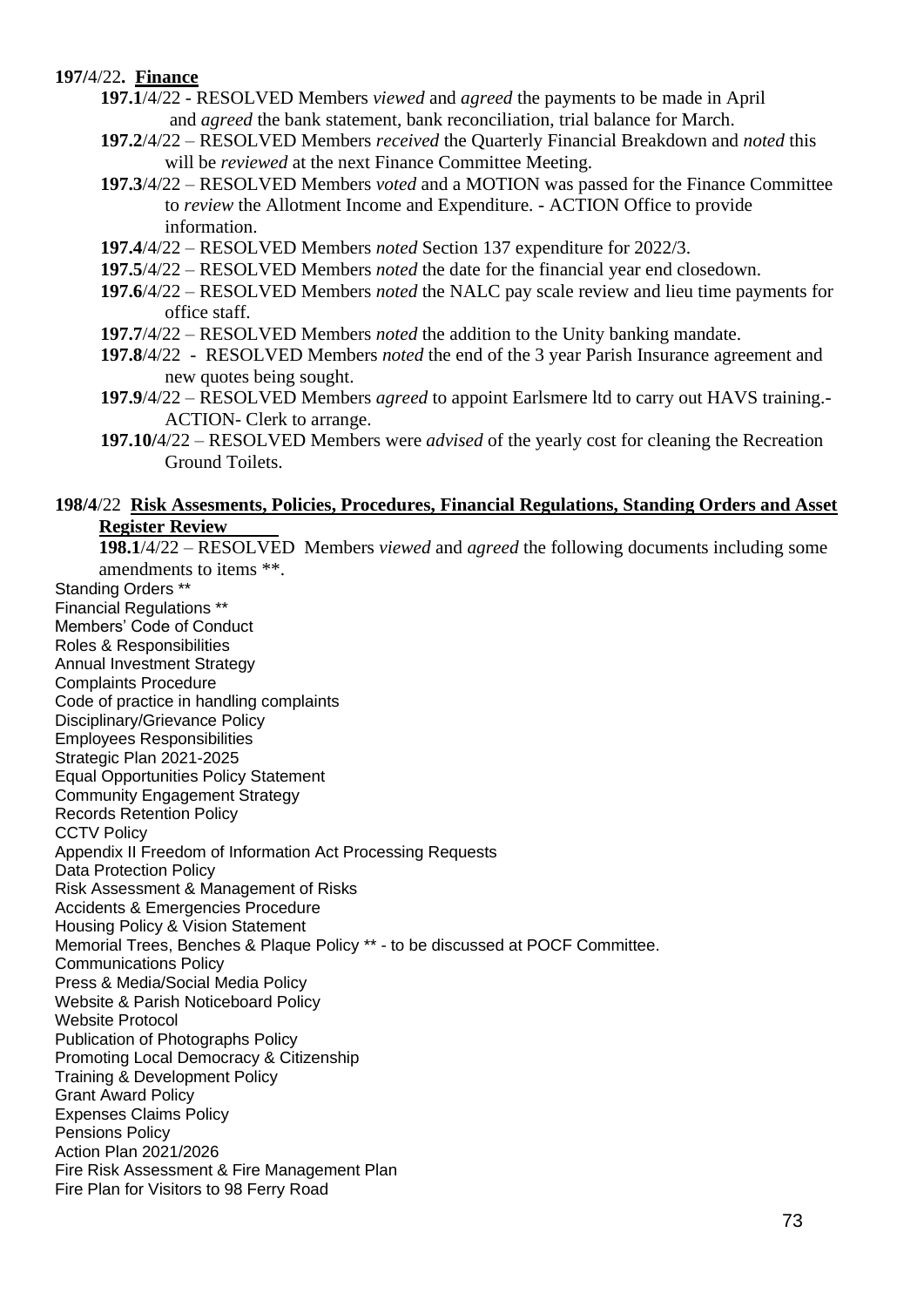First Aid Health & Safety Policy Vexatious Complaints Procedures Lone Working Policy Control of Vibration Policy Councillor/Employee Relations Declaration of Interest flow chart Cancelling a scheduled meeting Procedure Public Participation at Meetings Kendal Park Management Plan 2019/2024 Cllr Surgery Wheelchair Loan Policy / Allotment Strimmer terms of loan

> ACTION – Clerk update policies and to take advice regarding amendment 18F&G in the Standing Orders. It was discussed that policies and procedures be reviewed at the relevant committees from 2022/23. Clerk to ACTION.

# **199**/4/22 **Security Patrols**

**199.1**/4/22 – RESOLVED Members *received* the report, no comments were made.

# **200**/4/22 **Working Group Reports**

**200.1**/4/22 – Members received a verbal report from the Security Working Group, covering a discussion with Bar n Bus for security to work in conjunction with youth services and confirming Security Patrol Guards are properly registered and possible training requirements . The group will advise once a remit statement has been drafted and a date set for the next meeting. Highways/Road Safety Working Group – no meeting, currently awaiting an update from Essex County Council from Local Highways Panel regarding issues raised.

Jubilee Working Group – no meeting, Clerk advised she is awaiting Rochford District Council to approve the Event Application Form , Union Jack bunting has been sourced and posters displayed for the Queens card competition.

# **201**/4/22 **Kendal Park/Rose Garden/River Footpath/Pooles Lane Car Park**

**201.1**/4/22 – Members *received* a general update including information on repairs being carried out on the pond after the Easter break.

# **202**/4/22 **Footpaths / Highways**

**202.1**/4/22 - Members *noted* the footpath appendix. Members *discussed* the how to escalate the ongoing issues with Essex footpaths and highways. ACTION – Clerk to contact Essex County Councillor and it was agreed that HPC write formally to Cllr Lee Scott and Mark Francois MP.

**202.2/**4/22 Members *noted* the highways appendix – as above.

# **203**/4/22 **Meeting Schedule 2022/23**

**203.1**/4/22 – Members *received* and *noted* the meeting schedule for 2022/23.

# **204**/4/22 **Representatives on Outside Bodies**

- **204.1**/4/22
	- a) Parish Councillors No Report.
	- b) Citizen Advise Bureau (Cllr Mrs L Campbell-Daley) A verbal report was given.
	- c) Hullbridge Community Association (Cllrs D Flack / Mrs. J O'Brien) **Next**

**Meeting to be held 13th April 2022**.

- d) Hullbridge Centre (Cllr Mrs A Hale) No report.
- e) Rochford Hundred Assoc. of Local Councils (Cllrs Miss A Marriott /C.Agius /

# Clerk ) **Next meeting will be 21st April 2022.**

f) Transport (Cllr Mrs L Campbell-Daley) – A verbal report was given.